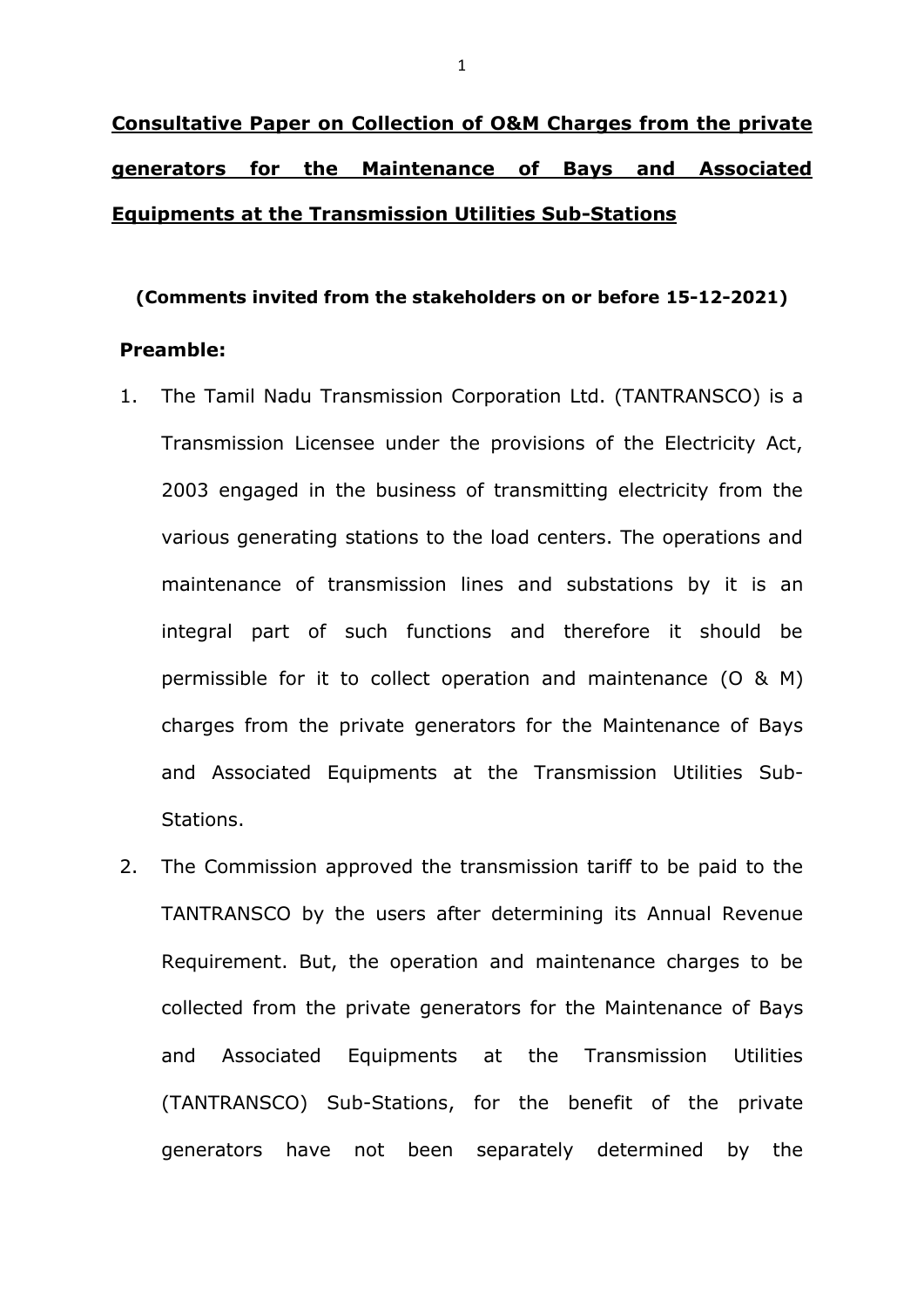Commission, so far. However, the TANTRANSCO, had prescribed payment of O & M charges at 1.00% of the capital cost of the infrastructure with 5.72% escalation every year, by the IPPs, HT and EHT consumers, towards maintenance of the dedicated transmission lines and terminal bays in accordance with the Sub-Regulation (8) of Regulation 25 of TNERC (Terms and Conditions for Determination of Tariff Regulations, 2005 which is extracted below:

*"In respect of the Transmission System declared under commercial operation on or after notification of these regulations, the base operation and maintenance expenses shall be fixed at 1% of the capital cost (as admitted by the Commission), in the year of commissioning and shall be subject to an annual escalation of 4% per annum for the subsequent years".* 

- 3. Subsequently, the annual escalation of 4% has been amended to 5.72% vide Commission's notification No. TNERC/TR/5/2-11, dated 13.03.2014, which has come into force from the date of notification in the Tamil Nadu Gazette i.e. 9th April 2014.
- 4. Accordingly, the TANTRANSCO has approved vide (Per) CH TANTRANSCO Proceedings No.305 (technical Branch) dated 23.12.2017 to collect the annual operation and maintenance charges for the bays provided to the intra state private generators for interfacing their generating units with TANTRANSCO Grid at the rate of 1% of the capital cost of the bay in the year of commissioning with an escalation of 4% per annum in the subsequent years upto 08.04.2014 and with an annual escalation of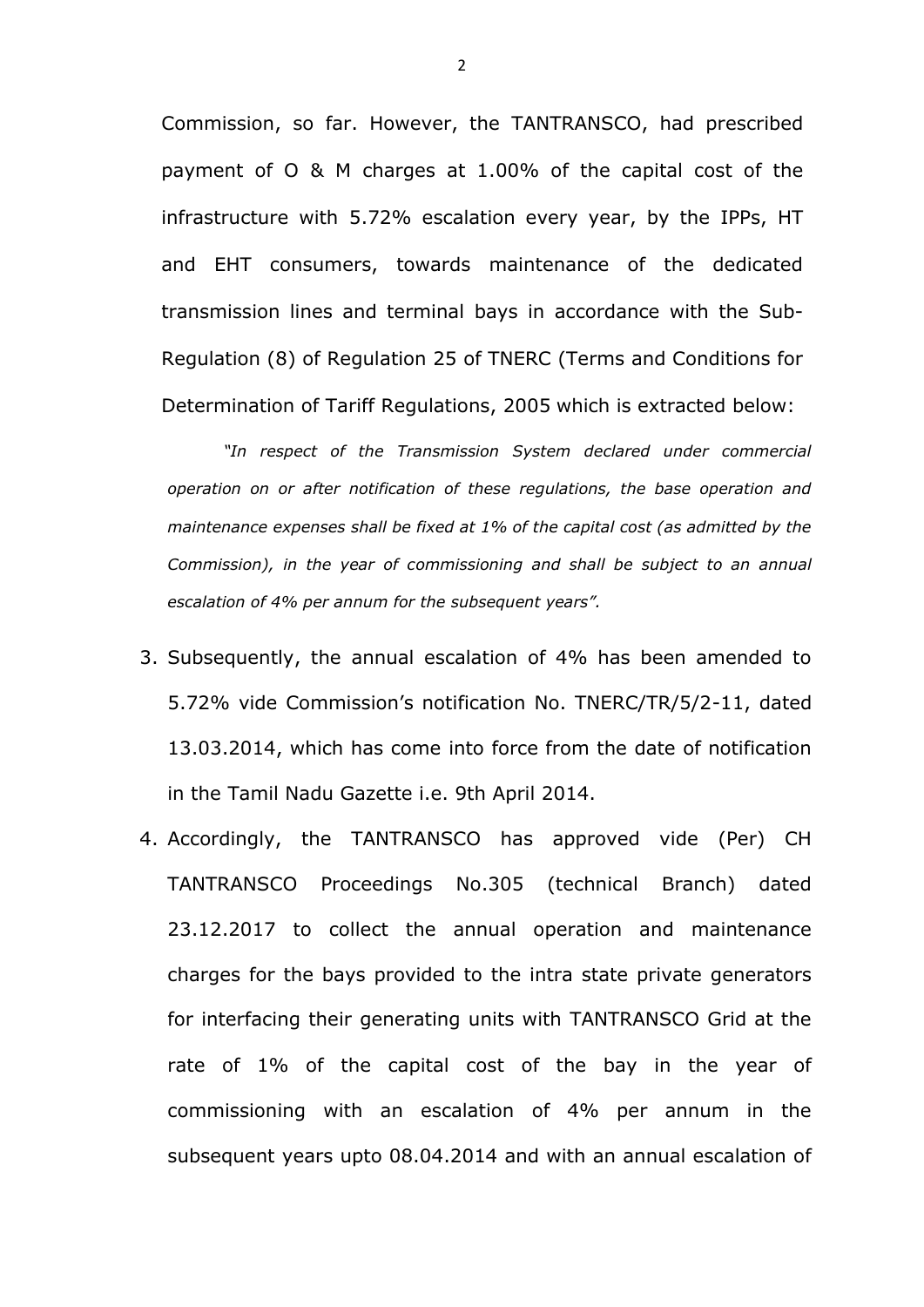5.72% per annum from 09.04.2014.

- 5. Whereas, during March 2021, the TANTRANSCO has filed a Petition before the Commission as directed by the Commission in its Order in DRP No.12/2019 dated 15-12-2020 with the following prayers:
	- i) To allow recovery of the O&M expenses from the fossil fuel based private generators for the Maintenance of Bays and Associated Equipments at the Transmission Utilities (TANTRANSCO) Sub-Stations, for the benefit of the private generators, @ 1.0% of the capital cost of the infrastructure maintained by it.
	- ii) For the erection of bay in the sub-stations, the requirement of spaces (approx.) are as given below: For 11 KV Bay – 40 Sq.m (443.56 Sq.ft) For 33 KV Bay – 56 Sq.m (620.984 Sq.ft) For 110 KV Bay – 100 Sq.m (1108.9 Sq.ft) For 230 KV Bay – 225 Sq.m (2495.025 Sq.ft)

Due to the allotment of spaces for the provision of Bay for the private generators in the premises of SS of TANTRANSCO, there is a constraint in the available space for the TANTRANSCO's future expansion. Under the circumstances, TANTRANSCO has to invest more for its expansion work.

Hence, in addition to the fixing of O&M charges for the bay

3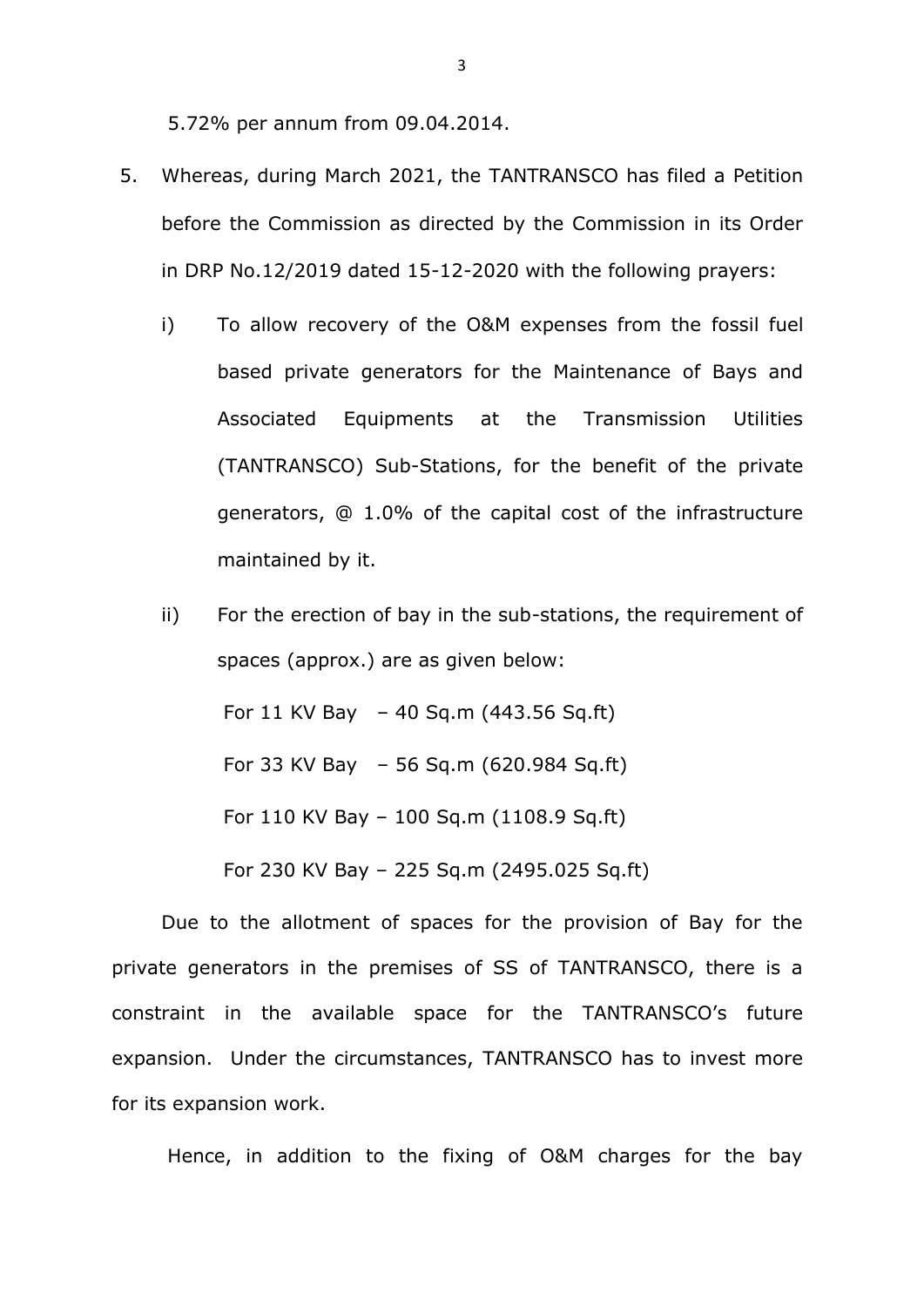maintenance, TANTRANSCO has also requested the Commission to fix necessary rental charges (charges per sq. ft) towards the spaces provided for the bays erected exclusively for the private generators for the evacuation of their power generation too.

- 6. TANTRANSCO also stated that it is also paying annual O & M charges @ 1.5% of the capital cost, as mutually agreed, for the bays provided and maintained by PGCIL, the CTU for interfacing 230 KV/400 KV/765 KV sub stations of TANTRANSCO at PGCIL Sub stations by mutual Agreement. PGCIL, in vice versa, is also paying annual O&M charges for their bays provided and maintained by TANTRANSCO @ 1.5 % of the capital cost.
- 7. TANTRANSCO is maintaining the entire Transmission System consisting of Sub Stations and Transmission lines constructed by it, as well as, those dedicated bays of various voltage levels.
- 8. The O&M charges includes the Employees cost, Repairs and Maintenance charges and Administrative and General Expenses (A&G expenses).
- 9. TANTRANSCO is incurring the said components of the O&M expenses for the entire transmission system and maintained as a whole system and further the said O & M charges are not being segregated, based on the bays/lines/SS.

10. The operations and maintenance of transmission lines and

4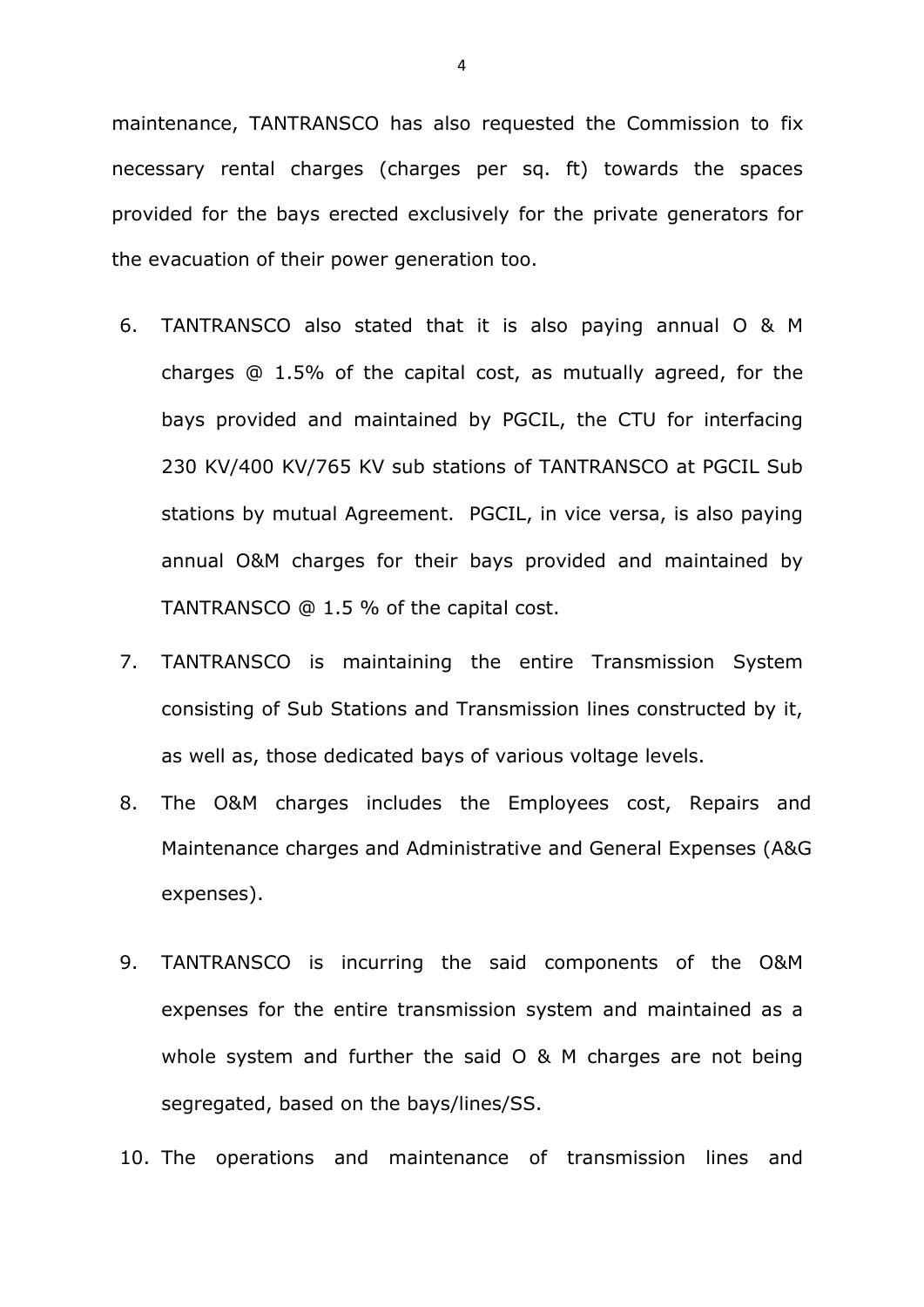substations are an integral part of such functions and therefore TANTRANSCO is entitled for collection of operation and maintenance (O & M) expenses from those using its transmission system and they should be permitted to collect the same as earlier.

- 11. The maintenance of terminal line bays at the TANTRANSCO substations has to be carried out by the TANTRANSCO alone and not by the private generators concerned. Accordingly, the TANTRANSCO maintains the terminal line bays.
- 12. TANTRANSCO is collecting O&M expenses at 1.0% of the capital cost with an annual escalation of 5.72 % as per the Commission's notification No. TNERC/TR/5/2-11, dated 13.03.2014, which has come into force from the date of notification in the Tamil Nadu Gazette i.e. 9th April 2014. Further the Comprehensive Tariff Order for Bio mass based power Plants issued by the Commission, the O & M expenses has been considered as below:
	- *a. Tariff Order dt 28.03.2018 - at 5% with an annual escalation of 5.72% p.a. from the second year onwards.*
	- *b. Tariff Order dt 05.11.2020 - at 5% with an annual escalation of 5.72% p.a. from the second year onwards.*
- 13. In order to collect the O&M Charges from the private generators, it is sought to approve O&M expenses at 1.0 % of the Capital Cost incurred on Bays/Transmission lines as per the TNERC (Terms and Conditions for Determination of Tariff Regulations, 2005, with annual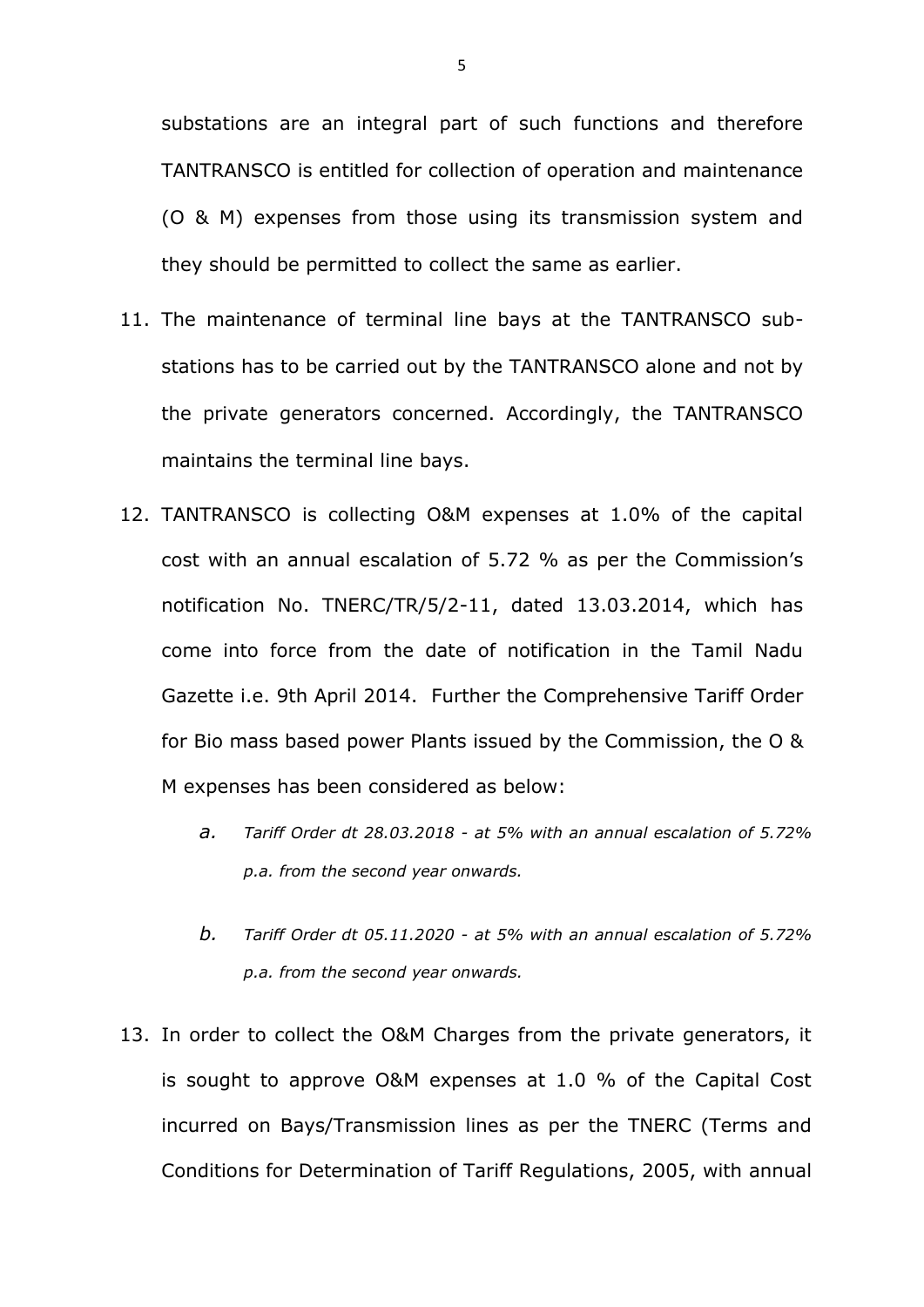escalation of 5.72% p.a. or as determined by the TNERC time to time.

14. The Commission, in its Order dated 15.12.2020 in D.R.P. No.11 of 2020 and D.R.P. No.12 of 2019 has also accepted that the collection of O & M expenses @ 1% for the maintenance is as per Regulation of the Commission. The relevant para in the aforesaid Order is extracted below:

*"9.15 …….O&M Charges collected from the generator as per the said regulation 25(8) is deducted from the Annual Revenue Requirement (ARR) of the Transmission Licensee under the head "Less: OTHER INCOME" as shown in the Table in para 9.15 below, so that the Transmission Charges get reduced uniformly to all generators. In other words, the Transmission Charges payable by each generator is calculated by dividing the Annual Revenue Requirement by the Transmission Capacity available. The O&M Charges collected from the individual generators using transmission lines is subtracted from the ARR and Transmission Charges is so arrived. Therefore, the Petitioner cannot contend that O&M Charges are levied twice.*

*9.16. The format prescribed in Tariff Order in T.P. No.2 of 2017 dated 11-08- 2017, for the calculation of ARR is provided as below:-*

| "Table 4.14-1 Approved ARR for FY 2016-17 to FY 2018-19 $(Rs.$ Crore) |  |
|-----------------------------------------------------------------------|--|
|                                                                       |  |

| Sr.<br>No. | <b>Particulars</b>      | <b>Petition</b>          |                             |                          | <b>Approved by the</b><br><b>Commission</b> |                          |                          |
|------------|-------------------------|--------------------------|-----------------------------|--------------------------|---------------------------------------------|--------------------------|--------------------------|
|            |                         | <b>FY</b><br>2016-<br>17 | <b>FY</b><br>$2017 -$<br>18 | <b>FY</b><br>2018-<br>19 | <b>FY</b><br>$2016 -$<br>17                 | <b>FY</b><br>2017-<br>18 | <b>FY</b><br>2018-<br>19 |
| 1.         | <b>O&amp;M</b> Expenses |                          |                             |                          |                                             |                          |                          |
| 1.1        | Employee<br>Expenses    |                          |                             |                          |                                             |                          |                          |
| 1.2        | <b>R&amp;M Expenses</b> |                          |                             |                          |                                             |                          |                          |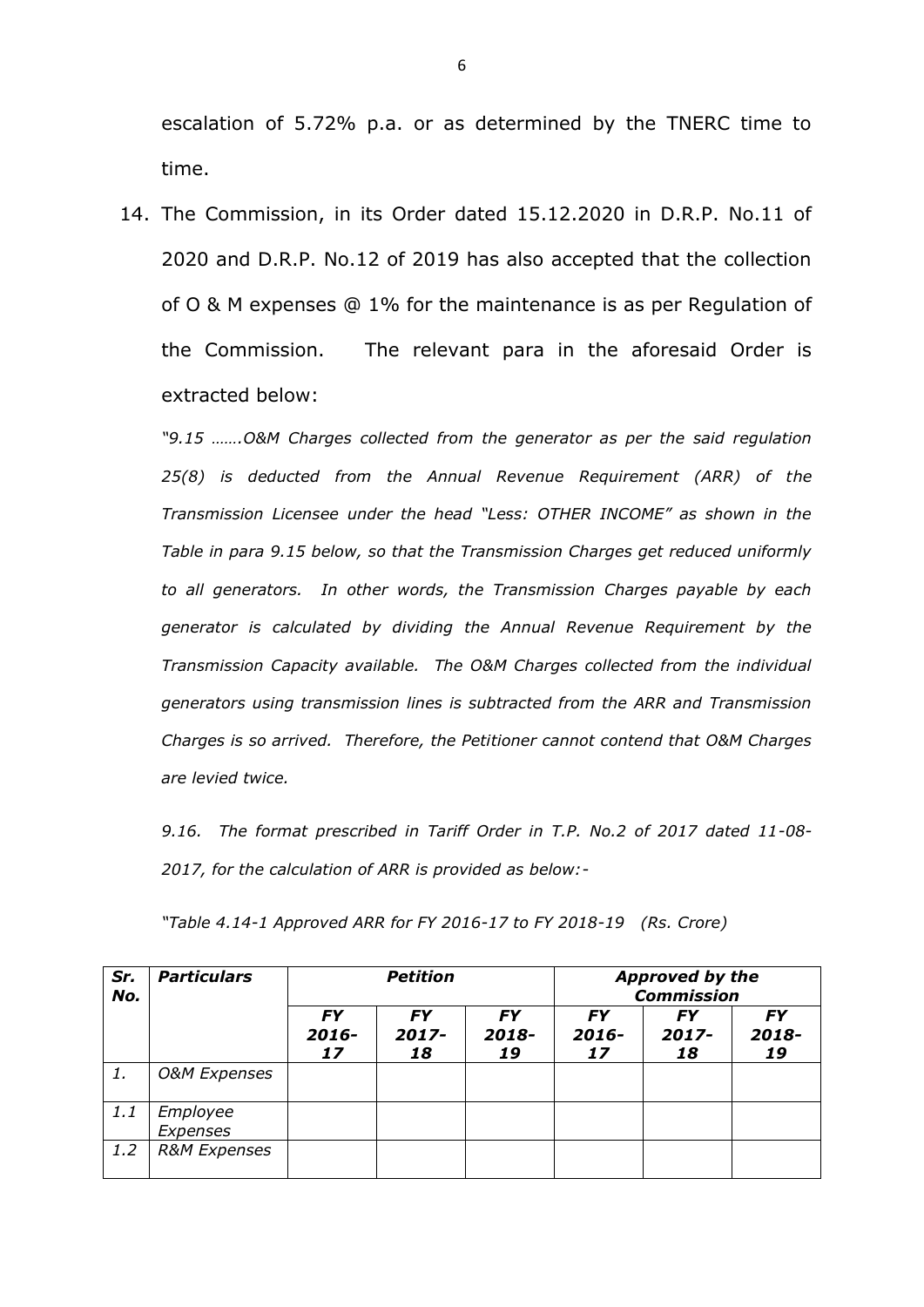| 1.3 | A&G Expenses                                |                          |                 |                          |                          |                          |                          |
|-----|---------------------------------------------|--------------------------|-----------------|--------------------------|--------------------------|--------------------------|--------------------------|
| 1.4 | 0&M<br>Less:<br>Expenses<br>capitalised     | $\blacksquare$           | $\qquad \qquad$ | $\overline{\phantom{0}}$ | $\overline{\phantom{0}}$ | $\overline{\phantom{0}}$ | $\overline{\phantom{0}}$ |
| 2.  | Depreciation                                |                          |                 |                          |                          |                          |                          |
| 3.  | &<br><b>Interest</b><br>Finance<br>Charges  |                          |                 |                          |                          |                          |                          |
| 4.  | <b>Interest</b><br>Expenses<br>capitalised  | $\overline{\phantom{0}}$ | -               |                          | $\overline{\phantom{a}}$ | $\overline{\phantom{0}}$ | -                        |
| 5.  | <b>Interest</b><br>on<br>Working<br>Capital |                          |                 |                          |                          |                          |                          |
| 6.  | Return<br>on<br>Equity                      |                          |                 |                          |                          |                          |                          |
| 7.  | Less : Other<br><b>Income</b>               |                          |                 |                          |                          |                          |                          |
| 8.  | Aggregate<br>Revenue<br>Requirement         |                          |                 |                          |                          |                          |                          |

*9.17. It may be stated that the collection of O&M Expenses for bay maintenance is a revenue (miscellaneous income) received by the TANTRANSCO and deducted from its Annual Revenue Requirement in Sl.No.7 in the above Table, whereas the O&M Expenses claimed by TANTRANSCO and approved by the Commission in the Tariff Order is a component of Fixed Charges and it is related to the Employee Cost, Administration and General Expenses and Repairs and Maintenance Expenses.*

*9.18. Further, the Commission would also like to refer to regulation 59 of TNERC (Terms and Conditions for Determination of Tariff) Regulations, 2005, which provides as follows:* 

#### *"59. Transmission Tariff Charges*

*The tariff for transmission of electricity by a transmission system shall comprise recovery of annual transmission charges consisting of the following computed as per the principles outlined in Chapter III of these Regulations.*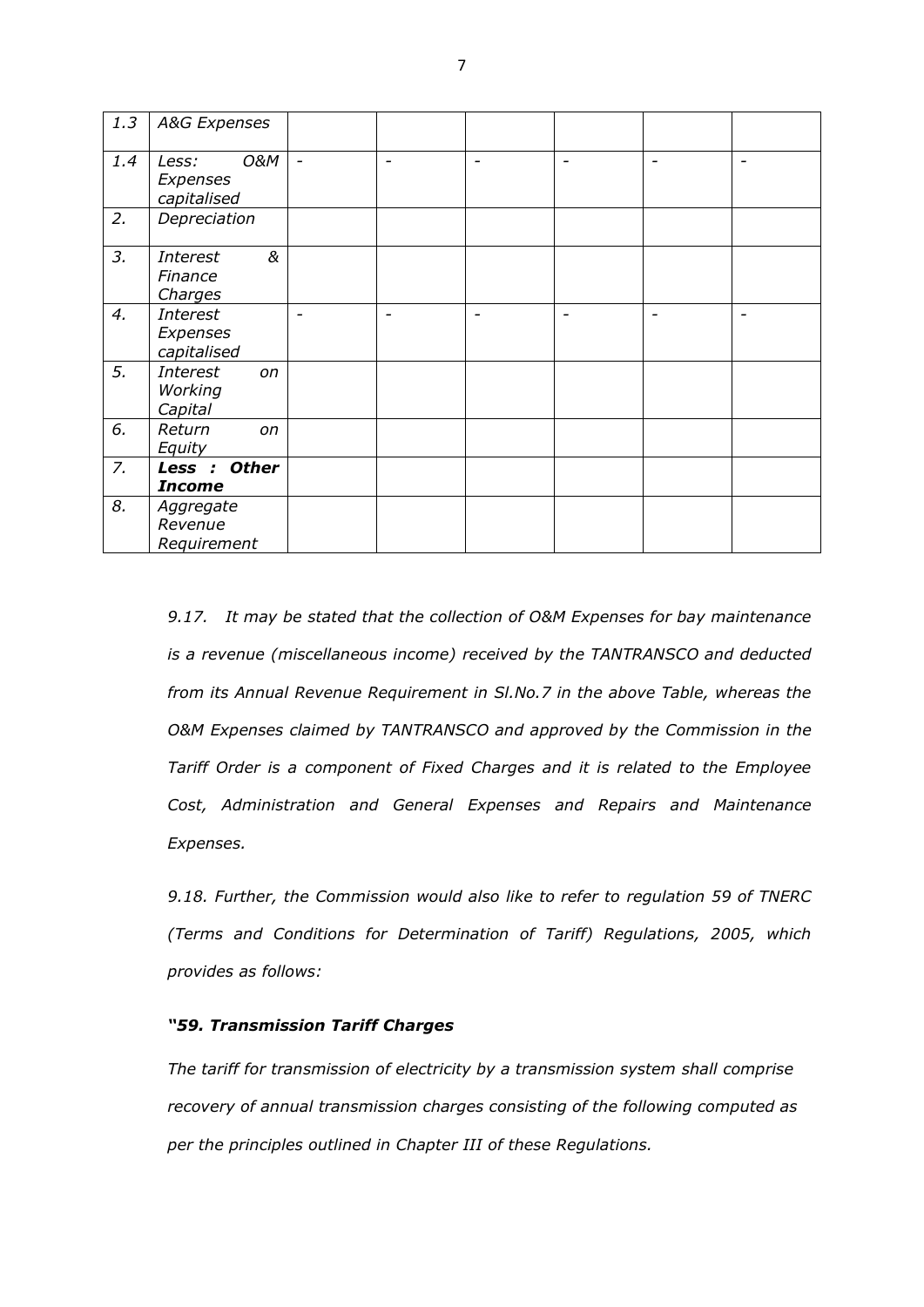- *(i) Interest on Loan Capital;*
- *(ii) Depreciation*
- *(iii) Operation and Maintenance Expenses;*
- *(iv) Interest on Working Capital at normative availability; and:*
- *(v) Return on equity:*

*The annual transmission charges computed as per this regulation shall be total aggregate revenue requirement of the STU / Transmission licensee. The following shall be deducted from the total revenue requirement.*

*Transmission charges collected from the short term intra state open access consumers, captive power plant and generating stations using Non Conventional Energy Sources.*

*Income from other business to the extent of portion to be passed on to the beneficiaries.*

*Reactive Energy Charges and Transmission charges received from CTU for use of facilities of the licensee / STU.*

*Till such time a common transmission tariff is evolved to maintain consistency in transmission pricing framework in inter state and in the state transmission system the monthly transmission charges payable by the Distribution licensees and other long term intra state open access consumers shall be based on the capacity allocated to each beneficiaries as detailed below:*

 *{TC - (a + b + c) x CL} 12 SCL*

*Where TC = Annual Transmission Charges*

 *A = Total transmission charges by the short term open access* 

 *consumers*

 *b= Income from other business to the extent of portion to be passed on to*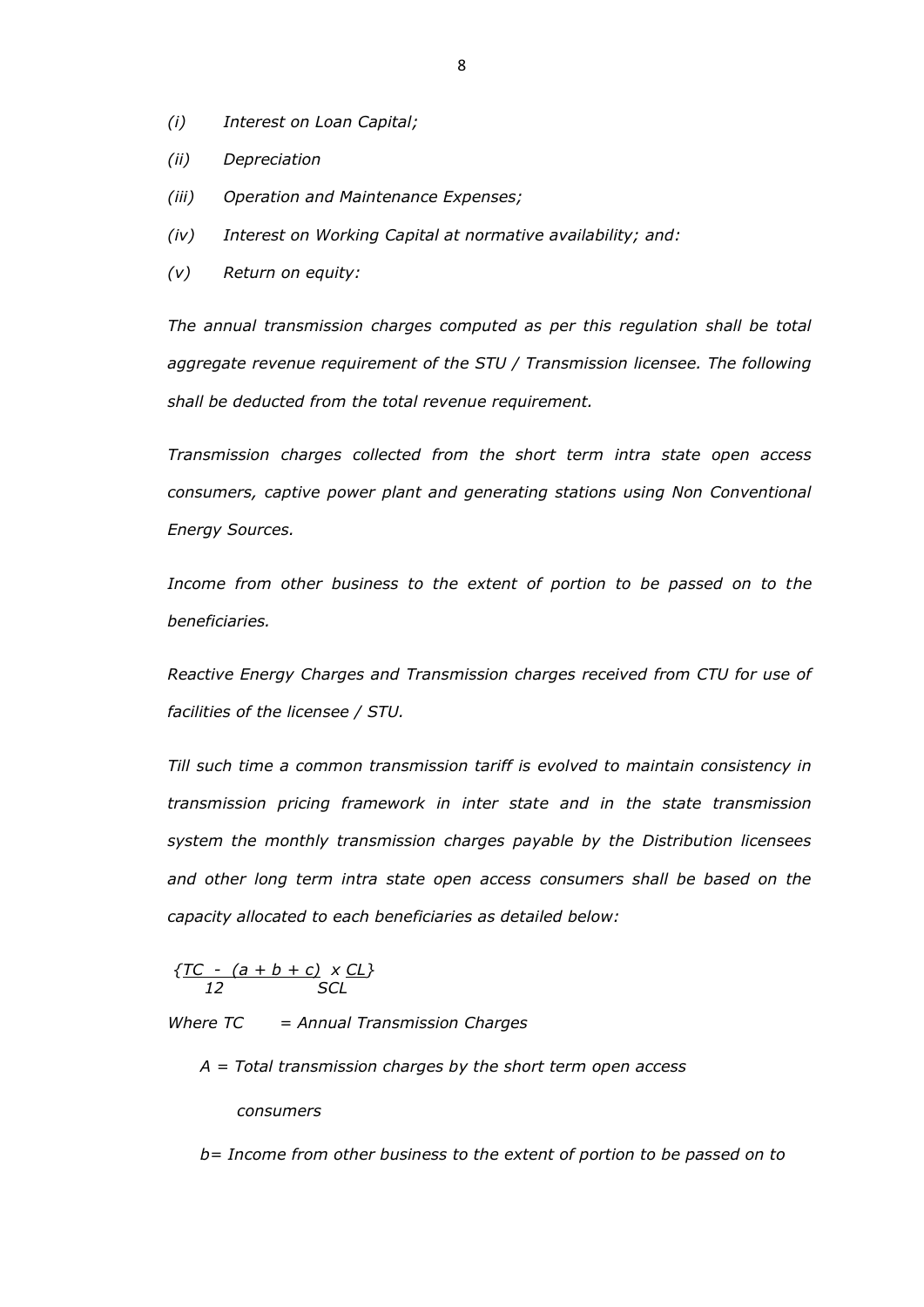*the beneficiaries.*

 *c= Reactive Energy Charges and Transmission charges received from CTU for use of facilities of the licensee / STU*

 *CL = Allotted capacity to the long term transmission customers*

 *SCL = Sum of allotted Transmission capacity to all the long term open access customers of the intra-state transmission system.*

*The transmission charges shall be determined after following the procedure outlined in chapter II.* 

*9.19. Had there been no O&M Expenses collected from the bay users for bay maintenance, then the ARR for TANTRANSCO will be more and the Open Access Charges will be more. The non-bay users like the Open Access consumers have to pay more.*

*9.20. In view of the above findings, the collection of O&M Expenses @ 1% for the bay maintenance is as per the Regulation of the Commission. TANTRANSCO is directed to file necessary petition separately for clarification of the Commission regarding the levy of O&M charges for Bay maintenance and supervision charges etc. in order to avoid any ambiguity in future".*

- 15. The area required for the provision of Bays at various voltage level in the TANTRANSCO's SS are so arrived based on practice in vogue according to the field conditions.
- 16. Based on the facts and circumstances mentioned above, TANTRANSCO prayed to approve the levy of O & M charges for the bays provided to the intra-state private generators for interfacing their generating units with TANTRANSCO Grid @ 1% of the capital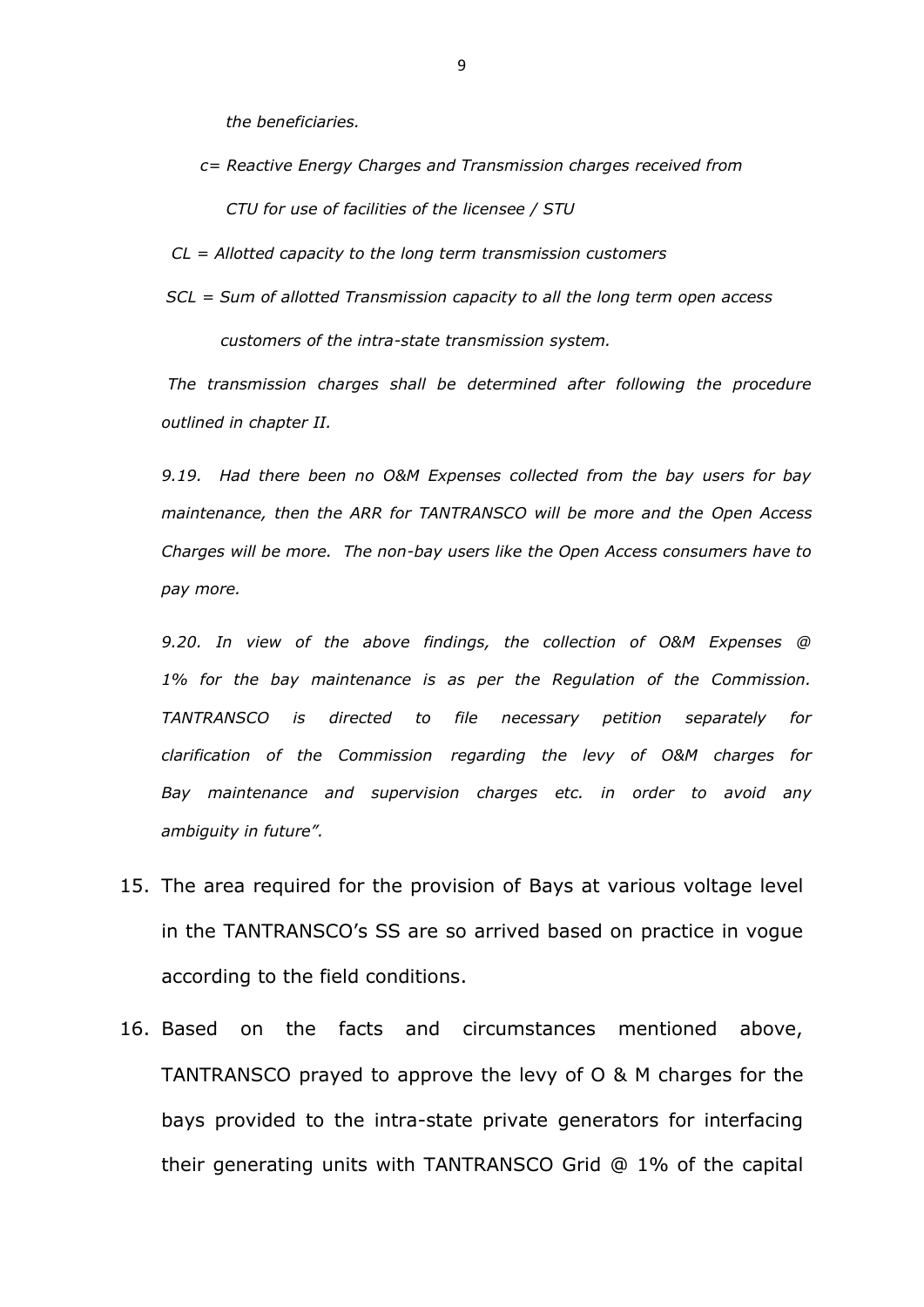cost of the bay in the year of commissioning with an annual escalation of 4.00% per annum in the subsequent years upto 08- 04-2014 and with an annual escalation of 5.72 % per annum from 09-04-2014 as in (Per) CH TANTRANSCO Proceedings No.305 (technical Branch) dated 23-12-2017 or as determined by the commission from time to time.

- 17. The annual O&M charges are being collected for the maintenance of bays provided for connecting their generator units to the TANTRANSCO's transmission system.
- 18. The annual O&M charges for the bays provided to the private generators being collected from the date of commissioning of the respective generating units and as the O&M expenses is recurring in nature, the same is collected till the generating units are connected with the Grid.
- 19. The O&M charges for the maintenance of the bay is the charges for rendering the service i.e. maintenance of the bay related to the Generator alone and hence the additional service rendered by the TANTRANSCO to the generators specially attracts additional charges for that exclusive service.
- 20. If there had been no O&M expenses collected from the exclusive bay users for the exclusive service rendered by the TANTRANSCO, the Aggregate Revenue Requirement of TANTRANSCO will be more and hence, the Transmission Charges for all the open access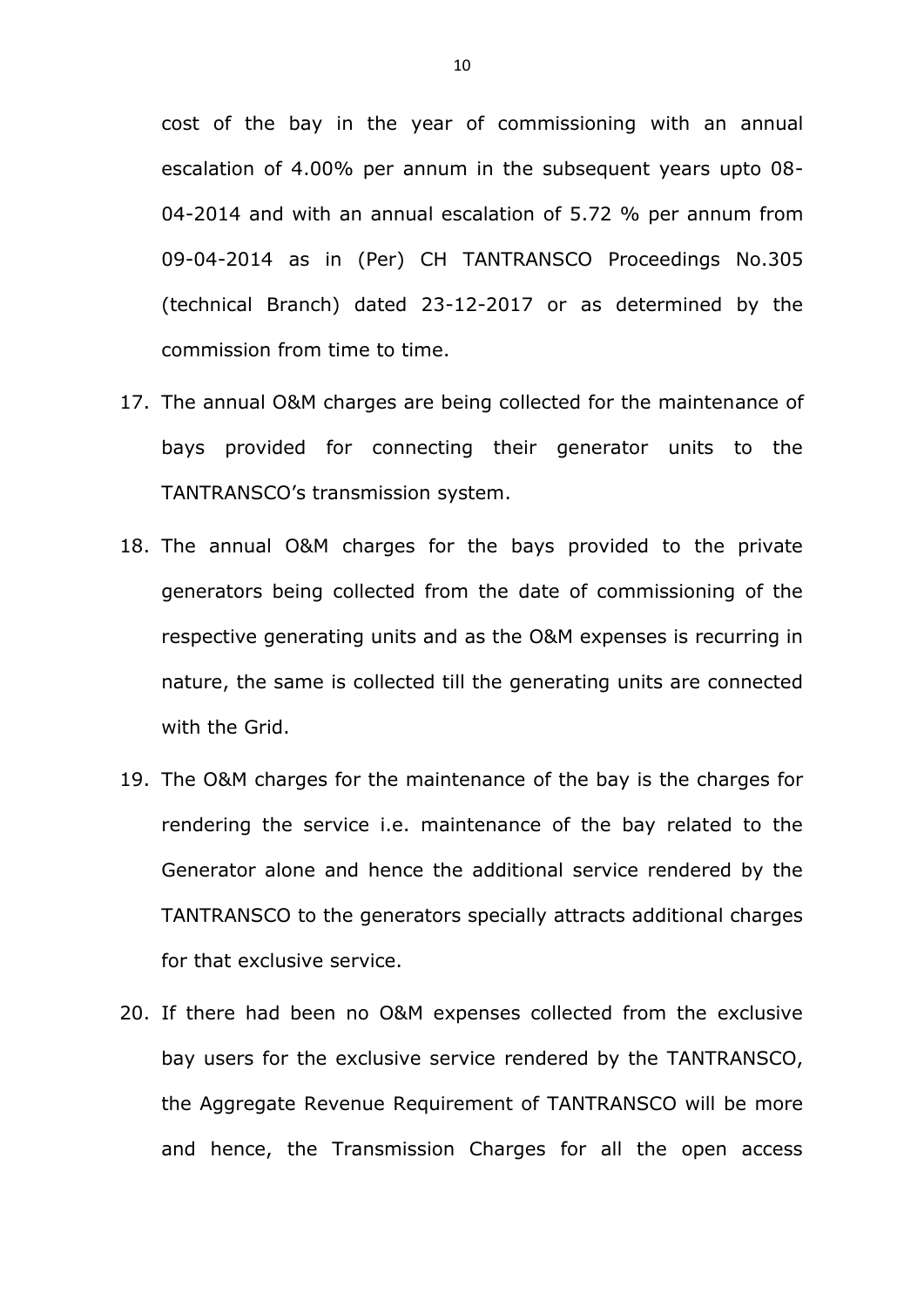consumers will be more. Due to the increased Transmission charges, the non-bay users have to pay more to that extent.

21. The O&M charges ordered for bay maintenance by other Commissions / Entities are as under:

| SI.<br>No. | <b>Name of the</b><br>Commission /<br><b>Entity</b> | <b>O&amp;M charges collected for Bay</b><br><b>Maintenance</b> |
|------------|-----------------------------------------------------|----------------------------------------------------------------|
| 1.         | Karnataka ERC                                       | 1.50 % of Capital Cost with an                                 |
|            |                                                     | annual escalation of 5.72% for the                             |
|            |                                                     | base year.                                                     |
| 2.         | <b>PGCIL</b><br>to                                  | 1.50 % of Capital Cost with an                                 |
|            | <b>TANTRANSCO</b>                                   | annual escalation of 5.72%.                                    |
| 3.         | <b>TANTRANSCO</b><br>to                             | 1.50 % of Capital Cost with annual                             |
|            | <b>PGCIL</b>                                        | escalation of 5.72%.                                           |
| 4.         | <b>CERC</b>                                         | Order dated 27-06-2007 in Petition                             |
|            |                                                     | No.146/2006 allowed collection of                              |
|            |                                                     | O&M charges.                                                   |
| 5.         | Sub-Regulation<br>(8)                               | 1.00 % of Capital Cost with<br>an                              |
|            | of Regulation 25 of                                 | annual escalation of 5.72%.                                    |
|            | TNERC (Terms and                                    |                                                                |
|            | Conditions<br>for                                   |                                                                |
|            | Determination<br>of                                 |                                                                |
|            | Tariff<br>Regulations,                              |                                                                |
|            | 2005                                                |                                                                |